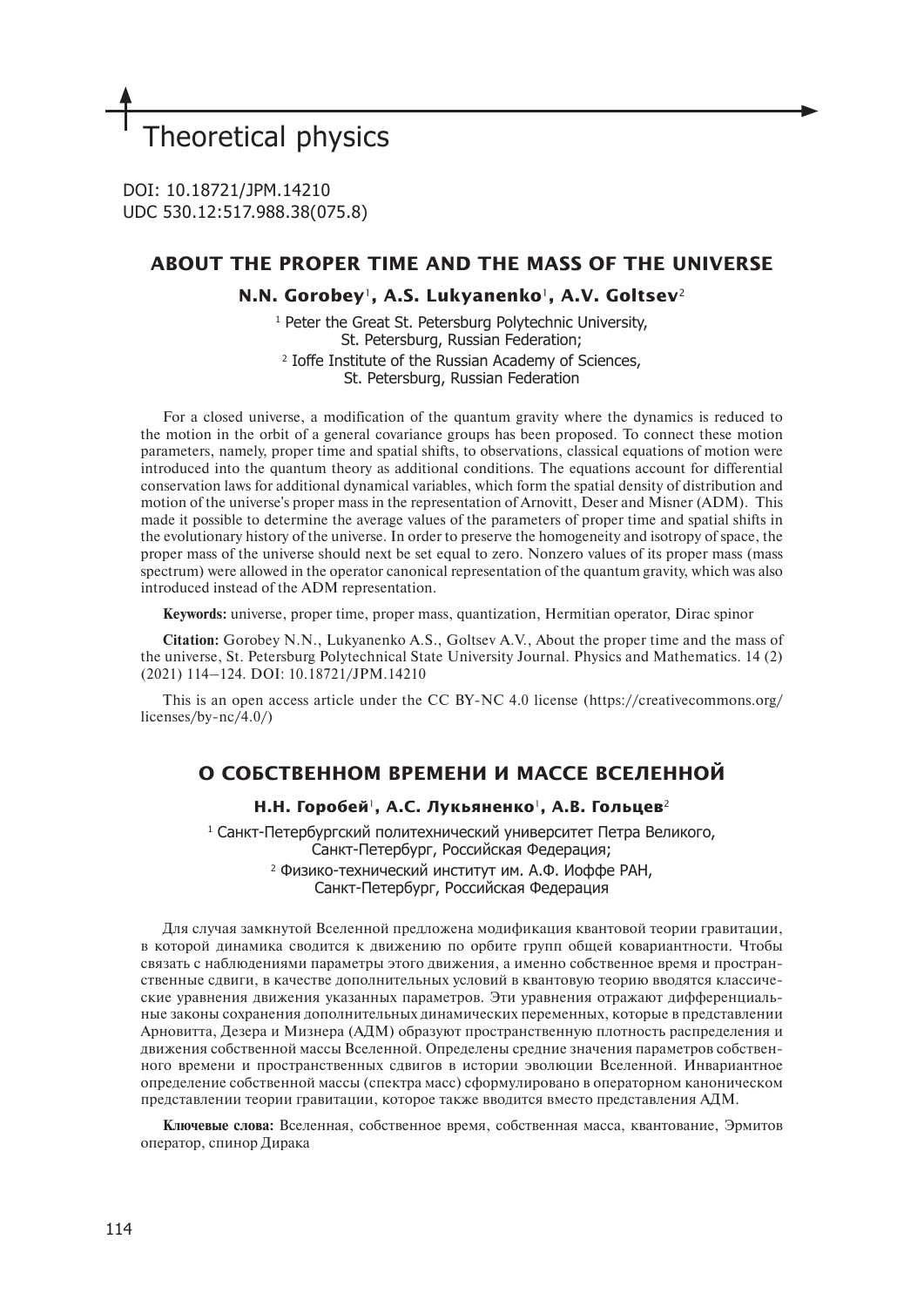**Ссылка при цитировании:** Горобей Н.Н., Лукьяненко А.С., Гольцев А.В. О собственном времени и массе Вселенной // Научно-технические ведомости СПбГПУ. Физико-математические науки. 2021. Т. 14. № 2. С. 114–124. DOI: 10.18721/JPM.14210

Статья открытого доступа, распространяемая по лицензии CC BY-NC 4.0 (https://creativecommons.org/licenses/by-nc/4.0/)

#### **Introduction**

For a closed universecase, the following Wheeler – DeWitt equation (a system of wave equations) is the heart of quantum gravity:

$$
\hat{H}^{\mu}\Psi = 0. \tag{1}
$$

According to this equation, the wave function of the universe Ψ does not depend from any external parameter of time. Albeit adopting this concept, we, nonetheless, assume that time is required for interpretation and description of the observation results, and thus it should be introduced in the quantum cosmology as well. This calls for a modification of the canonical procedure for quantizing the theory.

This paper proposes a variant of such a modification in case of a closed universe, which allows introducing the time parameter (parameters). The modification is simultaneously a variant of the quasiclassical approximation and presents no changes into the dynamical content of the theory at the classical level.

As a model for our constructions, let us consider the mechanics of a relativistic particle. In relativistic mechanics, mass particle Hamiltonian *m* is proportional to the Hamiltonian constraint, i.e.

$$
h = NH, H \equiv p^2 - m^2 c^2,
$$
 (2)

which expresses the known condition imposed on a particle's four-momentum.

We use a simplified notation for a four-vector square  $p^2 = p^{\mu}p_{\mu}$ . Let us base our constructions on the formal symmetry of relativistic mechanics: the reparametrization-invariance of action which has geometrical meaning of a particle's world line in Minkowski space. The arbitrary function *N* of the parameter  $\tau$  on the world line provides this invariance. This symmetry is the simplest analog of the general covariance principle in Einstein's

theory of gravity.

The most universal tool of quantizing covariant theories is Batalin – Fradkin – Vilkovisky formalism (BFV-formalism) which prescribes the way to constructing Becchi – Rouet – Stora – Tyutin propagator (BRST-propagator) [1, 2]. In the simplest case of a relativistic particle, this formalism gives a simple result as well: functional-integral representation of the Green's function for the Klein – Gordon equation [3], which contains an additional integral over particles proper time within  $[0, \infty)$ . This representation was first proposed by V.A. Fock [4] and J. Schwinger [5]. The problem of interpretation of this covariant quantum theory consists in the fact that proper time here is not a parameter of the evolution, while the Green's function itself has no dynamical meaning. We obtain the same result for homogenous models of the universe in the quantum theory.

For the proper time in the quantum theory to obtain the meaning of an evolution parameter, we need additional constructions allowing proper time integration in the propagator. The authors of Ref. [6] propose a modification of the original theory for the homogenous anisotropic model of the universe which allows removing the proper time integral without changing its dynamical content at the classical level.

Let us conditionally divide the modification into two stages. At the first one, the proper time is introduced into the initial action of the classical theory as a new dynamical variable using a relation

$$
N = \dot{s}.\tag{3}
$$

At the second stage, we add Euler – Lagrange (EL) to the initial action for the new dynamical variable as an additional condition. It is equivalent to adding to the initial action its variation generated by an infinitesimal shift of the proper time: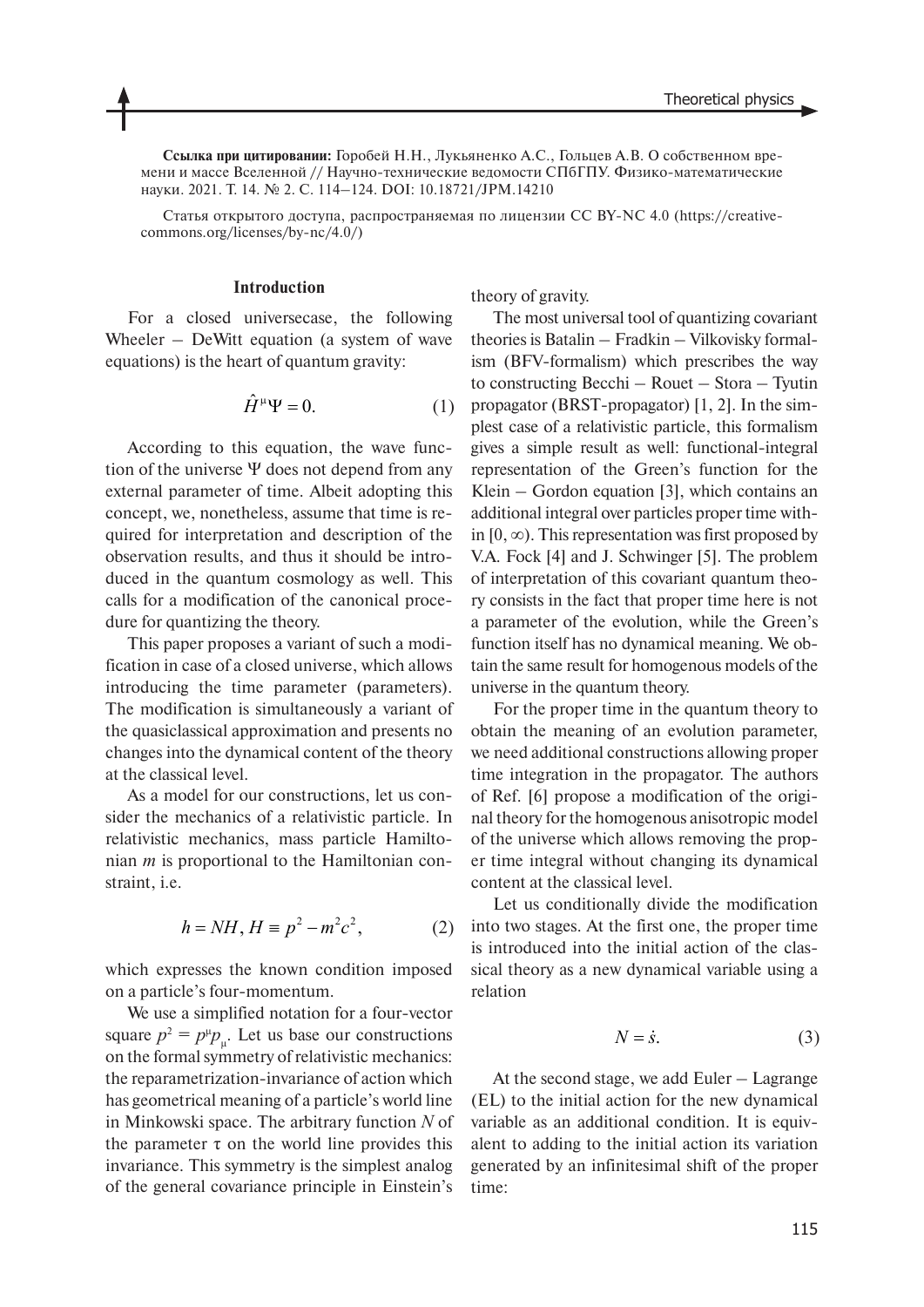$$
\delta s = -\varepsilon. \tag{4}
$$

In the simplest homogenous model of the universe [6], this EL equation is reduced to the law of conservation of Hamiltonian constraint which in the original theory was a consequence of equations of physical dynamical variables motion. Such a modification obviously does not change dynamical content at the classical level, but in this case, it already leads to some additions.

Consider the consequences of the theory under consideration on the example of relativistic mechanics. As an initial system, let us take a massless particle ( $m = 0$  in relation (2)) with Lagrangian

$$
L = \frac{1}{2} \frac{\dot{x}^2}{N}.
$$
\n<sup>(5)</sup>

After two stages of modification move on to the Lagrange function:

$$
\hat{L} = \frac{1}{2} \frac{\dot{x}^2}{\dot{s}} \left( 1 + \frac{\dot{\epsilon}}{\dot{s}} \right),\tag{6}
$$

where the infinitesimal shift of the proper time ε should also be considered as an independent dynamical variable.

Pass on to the canonical form of the modified theory. Its Hamiltonian equals zero as Lagrangian (6) is a homogenous function of velocities of the first order, while the constraint equation takes the form

$$
p_s = P_\varepsilon - \sqrt{2P_\varepsilon} \sqrt{p^2},\tag{7}
$$

where

$$
P_{\varepsilon} = \frac{1}{2} \frac{\dot{x}^2}{\dot{s}^2} \tag{8}
$$

is a canonical momentum conjugated to ε.

Another canonical equation of motion is the conservation law for the additional dynamical variable  $\dot{P} = 0$ . Bearing in mind Eq. (7), this means the conservation law of the initial theory constraint. However, the particle's mass can be not equal to zero now, if we set

$$
P_{\varepsilon} = 2m^2c^2. \tag{9}
$$

Thus, the proposed modification leads to appearance of the additional parameter  $P_{\varepsilon}$  in the theory, which in this case serves as the constant of motion. This could also be understood as an expansion of the admissible initial values of the particle's velocity due to its "gained" mass. Note that the initial constraint (2) is an invariant of the Lorentz transformations acting in Minkowski space and phase space of the relativistic particle. The proper mass obtained in this construction is an invariant as well.

There is another significant result of the modification: a square root of the 4-momentum square  $p_{\mu}$  in Eq. (7). In the quantum theory, it is a source of an additional conditional in the form of δ, a function in the functional integral which defines the proper time on the world line of the particle as integral Eq. (8):

$$
s = \int \frac{\sqrt{dx_{\mu}dx^{\mu}}}{\sqrt{2P_{\epsilon}}}.\tag{10}
$$

This exact equation allows eliminating proper time integration in the propagator for the relativistic particle. A generalization of this modification of the covariant quantum theory for a case of a system with two Hamiltonian constraints and two proper time parameters is considered in paper [7].

In this paper, the authors proposed a modification of the gravity theory in the general case of an inhomogeneous universe. It is based on the representation of the action obtained by Arnovitt, Deser and Misner (ADM) [8, 9] using a  $(3 + 1)$ -split of 4*D*-metric. A part of elements of this metric  $(N, N<sub>i</sub>)$ , which are called successor and shift functions, play a role of Lagrange multipliers in the canonical representation of the ADM action. The modification of the theory in this representation leads to occurrence of additional dynamical variables, which form scalar and vector densities with respect to transformations of space coordinates. Similar to the relativistic particle, they can be called density and flux density distribution of the proper mass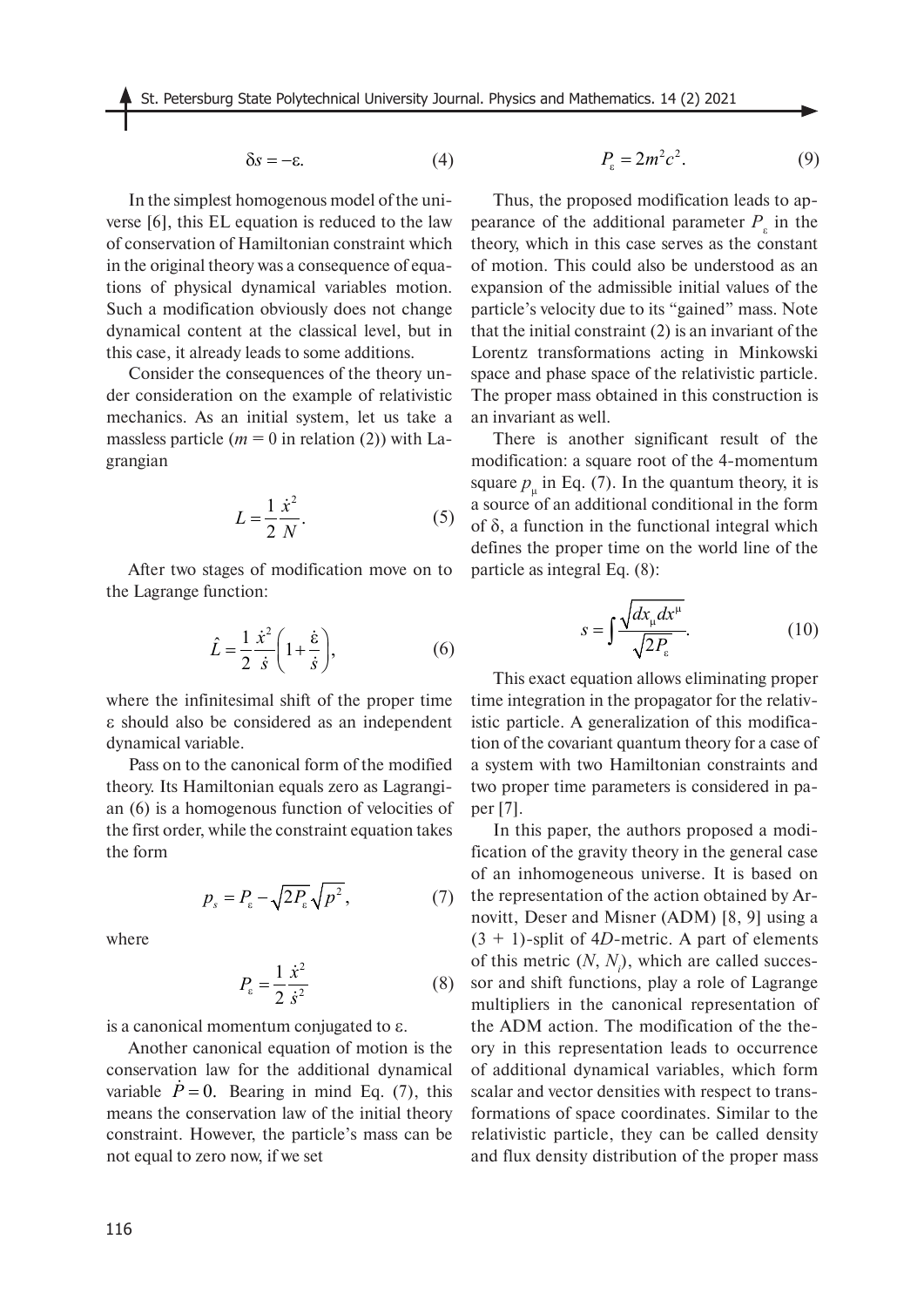of the universe. Assumption of non-zero values of these variables in the ADM representation means a breach of homogeneity and isotropy of the space. Generalization of the theory be means of introducing invariant non-zero values of the additional dynamical variables is possible in the operator representation of gravitational constraints [10], which is also considered in this paper.

In the operator representation, additional variables are invariants of 3*D*-diffeomorphisms and form a spectrum of proper mode masses of the universe.

# **Proper time and mass of the universe in the ADM representation**

The action of the gravity theory in ADM representation obtained by means of  $(3 + 1)$ -split of 4*D*-metric has the form of [9]:

$$
I_{\text{ADM}} = \int Ndt \int_{\Sigma} \sqrt{g} d^3 x \times
$$
  
 
$$
\times \left[ R + \text{Tr} K^2 - (\text{Tr} K)^2 \right],
$$
 (11)

where

$$
K_{ik} = \frac{1}{2N} \big[ \nabla_i N_k + \nabla_k N_i - \dot{g}_{ik} \big] \tag{12}
$$

is the tensor of the hypersurface extrinsic curvature of the constant time  $\Sigma$ .

To simplify, we exclude the action of matter fields from action (11). The addition of the matter does not change the main conclusions of the article. Here,  $N$ ,  $N_{i}$  are successor and shift functions which are the elements of the 4*D*-metric. Time derivatives of these functions are absent in the ADM action, so they play the role of Lagrange multipliers in the canonical representation of the action.

EL equations for  $N$ ,  $N<sub>i</sub>$  are essentially classic constraint equations expressed via time derivatives from 3*D*-metric:

$$
\frac{\delta I_{\text{ADM}}}{\delta N} = H =
$$
  
=  $\sqrt{g} \left[ R + (\text{Tr}K)^2 - \text{Tr}K^2 \right] = 0,$  (13)

$$
\frac{\delta I_{\text{ADM}}}{\delta N_i} = H^i =
$$
  
=  $-2\nabla_k \left[ \sqrt{g} \left( g^{ik} K - K^{ik} \right) \right] = 0.$  (14)

The Hamiltonian in the case of the closed universe has the form of a linear combination

$$
h_{\rm ADM} = \int d^3x N_{\mu} \Pi^{\mu},\qquad (15)
$$

where  $\Pi^{\mu}$  are ADM constraints expressed via canonical momenta

$$
\pi^{ik} = \sqrt{g} \left( g^{ik} K - K^{ik} \right), \tag{16}
$$

conjugated to 3*D*-metric elements.

Momentum quadratic Hamiltonian constraints are canonical generators of shifts normal to the space cross-section  $\Sigma$ , while the linear momentum constraints serve as canonical generators of 3*D*-space diffeomorphisms.

Here, we have no need for explicit form of these constraints in the ADM representation. Although, let us note that they form scalar and vector densities with respect to transformations of space coordinates on ∑. Further, we follow general notations [11] sufficient for any covariant theories. Summation over repeated indices implies integration if the range of the possible index values forms continuum.

In the gravity theory, the variation range of the Latin index is as follows:

$$
\alpha = (\mu, x); \ \mu = 0; \ i, x \in \Sigma.
$$

In these general notations, the infinitesimal shifts of the proper (multipoint) time are united with the infinitesimal space shifts on the hypersurface by means of a united symbol  $\varepsilon_{\alpha}$ , so that the infinitesimal variations of the canonical variables generated by these shifts are written in the form

$$
\delta q_{\alpha} = \varepsilon_{b} \{q_{\alpha}, \varphi_{b}\},
$$
  
\n
$$
\delta p_{\alpha} = \varepsilon_{b} \{p_{\alpha}, \varphi_{b}\}.
$$
\n(17)

The constraints form closed algebra with respect to Poisson brackets, i.e.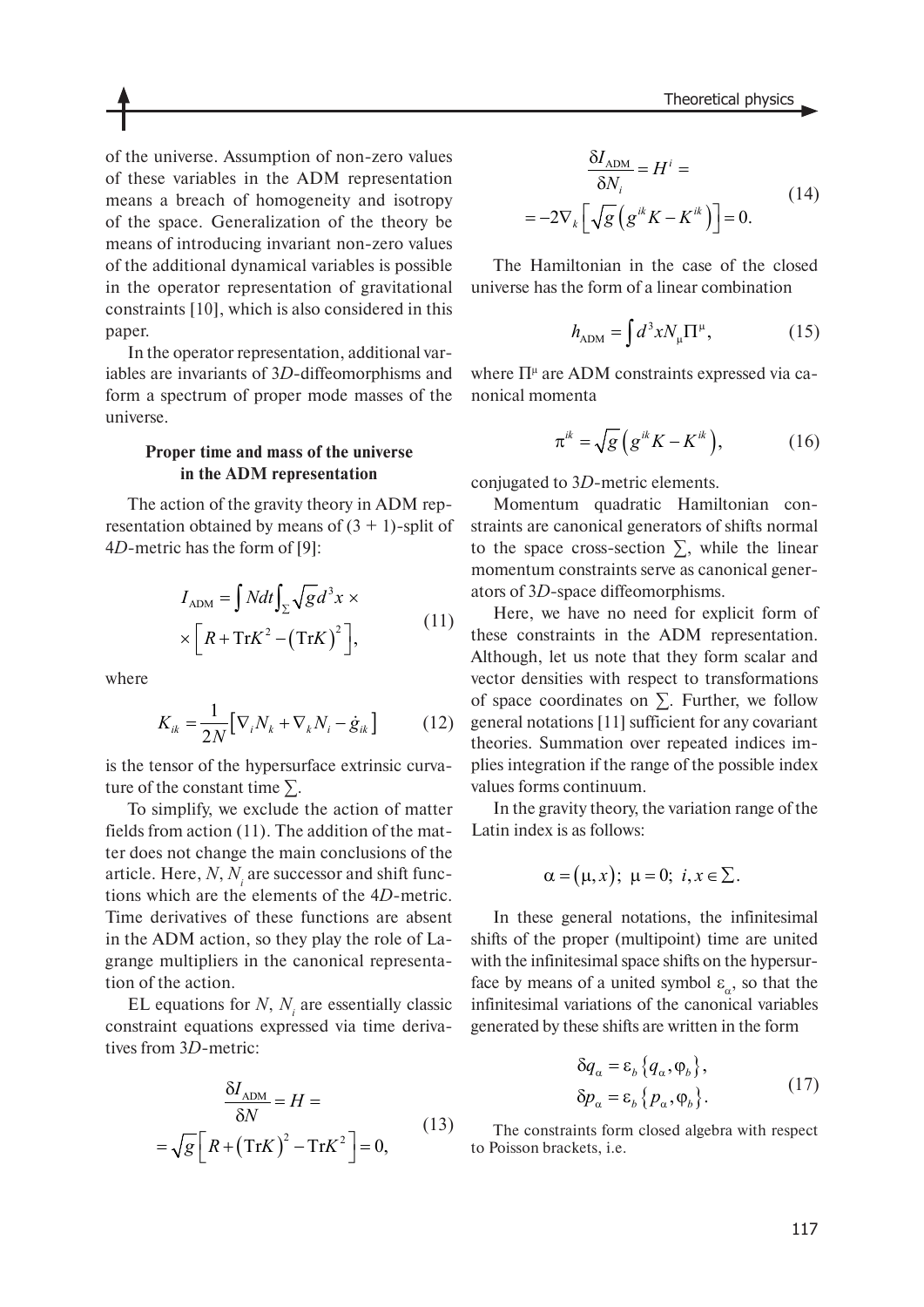$$
\{\varphi_{\alpha}, \varphi_{b}\} = C_{abd} \varphi_{d}, \qquad (18)
$$

and we will not need its structural functions in the explicit form here as well.

Transformations (17) in this case act as symmetry transformations of the theory only in so far as the action written in the canonical form

$$
I = \int dt L (q_i, \dot{q}_i, \lambda_\alpha) =
$$
  
= 
$$
\int dt [p_i \dot{q}_i - \lambda_\alpha \varphi_\alpha]
$$
 (19)

is an invariant of the transformations with an additional Lagrange multipliers transformation:

$$
\delta \lambda_{\alpha} = \dot{\varepsilon}_{\alpha} - C_{bda} \lambda_b \varepsilon_d. \tag{20}
$$

Take Eq. (20) as the basis of our further constructs. Let us consider them as functional differential equations in the form

$$
\frac{\delta \lambda_{\alpha}(t)}{\delta s_{b}(t')} =
$$
  
=  $\delta_{\alpha b} \frac{d}{dt} \delta(t-t') - C_{db\alpha} \lambda_{b}(t)(t-t')$  (21)

with respect to  $\lambda_a$ , and here, we assume them to be functionals of the proper time  $s_a$  parameters.

Solution to these equations at additional initial conditions  $\lambda_{\alpha}[0] = 0$  has the following form:

$$
\lambda_{\alpha} = \dot{s}_{b} \Lambda_{b\alpha}.
$$
 (22)

It can be obtained using iterations in the form of functional Taylor series, in which with the accuracy of up to second order of smallness with respect to  $s_a$ 

$$
\Lambda_{b\alpha} = \delta_{b\alpha} - \frac{1}{2!} C_{b d\alpha} s_d +
$$
  
+ 
$$
\frac{1}{3!} C_{b' d' \alpha'} C_{b d b'} s'_d s_d - \dots
$$
 (23)

We will also need a variation of Lagrange multipliers (22) at the infinitesimal shift of the proper time  $\varepsilon_{\alpha}$  parameters:

$$
\delta \lambda_{\alpha} = \dot{\varepsilon}_{b} \Lambda_{b\alpha} + \dot{s}_{b} \frac{\partial \Lambda_{b\alpha}}{\partial s_{d}} \varepsilon_{d}.
$$
 (24)

Eqs. (22) and (24) are a generalization of Eqs. (3) and (4) for the general case of an inhomogeneous universe. Using an analogy with relativistic mechanics, let us write Lagrange function of the modified gravity theory at once in the general case:

$$
\tilde{L}(q, \dot{q}, s, \dot{s}, \varepsilon, \dot{\varepsilon}) = L(q, \dot{q}, \lambda(s, \dot{s})) + \n+ \frac{\partial L(q, \dot{q}, \lambda(s, \dot{s}))}{\partial \lambda_d} \delta \lambda_d(s, \dot{s}, \varepsilon, \dot{\varepsilon}).
$$
\n(25)

The peculiarities connected with the time problem and possible solutions to it in the modified theory reveal themselves after a transition to the canonical form of the action (25). Modified Lagrange function (25) is a homogenous first order function of all generalized velocities. For this reason, the Hamiltonian of the modified theory equals zero.

Taking this into account, we deviate here from the standard formalism of covariant dynamics quantization in terms of the external time parameter [1, 2]. Such a description remains possible in the island universe model, the energy of which is equal to zero, and the time is measured in hours at infinity [12]. Instead, in a closed universe, we can talk about symmetry transformations or motion of general covariance groups in the orbit generated by constraints, while the parameters of this motion form the proper (multipoint) time *s*<sub>α</sub>.

In the modified theory, this intrinsic dynamics consists in the equations that determine the canonical momenta conjugated to the proper time:

$$
p_{s_{\alpha}} = \frac{\partial \tilde{L}}{\partial \dot{s}_{\alpha}} = -\tilde{h}_{\alpha}.
$$
 (26)

These equations will play a role of constraints in the modified theory after the transition to its canonical form. For this purpose, we should exclude all velocities from the right-hand side of Eq. (26) by expressing them through the corre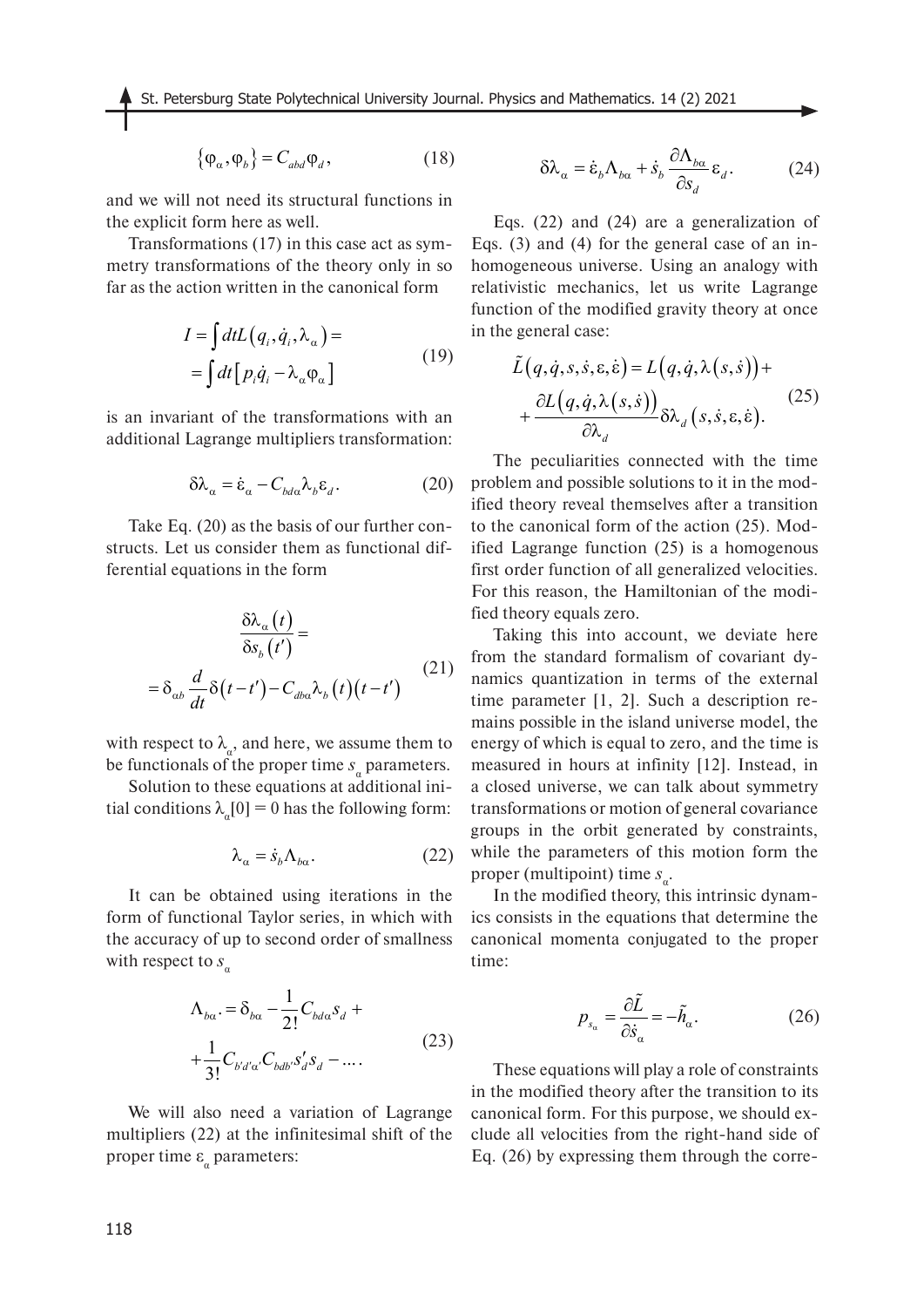sponding canonical momenta.

In the quantum theory, the constraints of Eq. (26) transform into a system of self-consistent wave equations of Schrödinger equation type

$$
i\hbar \frac{\partial \Psi}{\partial s_{\alpha}} = \hat{h} \Psi \tag{27}
$$

for the universe wave function Ψ.

The general covariance principle demands excluding the dependence of the universe wave function on the additional dynamical variables  $s_{\alpha}$ .

Obtain the invariant propagator by additional integration of solution to system (27) along the whole orbit of the general covariance groups with a simple measure:

$$
\tilde{K} = \iiint_{\alpha} ds_{\alpha} \Psi(s_{\alpha}, \ldots). \tag{28}
$$

We will not develop the modified quantum theory here, but focus on those aspects of the canonical form of the classical theory, which lead to eliminating the integrals in propagator (28). One of such aspects is excluding the infinitesimal shift velocities of the proper time as a result of which there are square roots in Eq. (26) which are similar to those contained, in constraints Eq. (7). To exclude them, there are equations determining the corresponding canonical conjugated momenta in the form

$$
P_{\varepsilon_{\alpha}} = \frac{\partial L(q, \dot{q}, \lambda(s, \dot{s}))}{\partial \lambda_d} \Lambda_{ad} =
$$
  
=  $\Lambda_{ad} \varphi_d$ , (29)

which we will further require in explicit form.

Eqs. (29) allow obtaining a generalization of simplest Eq. (10) for the proper time of the relativistic particle in a form of a system of equations for the proper (multipoint) time of the universe.

Let us write off this system in explicit form keeping in mind our agreement on the condensed Latin index:

$$
\frac{\sqrt{N^2(x)\left[\text{Tr}K^2(x) - (\text{Tr}K(x))^2\right]}}{\sqrt{P_{\varepsilon_\alpha}\Lambda_{\alpha 0}^{-1}(x) + R(x)}} =
$$
\n
$$
= N(x), \tag{30}
$$

$$
\sqrt{g(x)}P_{\varepsilon_a}\Lambda_{\alpha i}^{-1}(x) = -2\nabla_k \left[\sqrt{g(x)}\left(g^{ik}(x)K(x)-K^{ik}(x)\right)\right].
$$
\n(31)

Here, successor and shift functions are determined by Eqs. (22). Both sides of Eqs. (30) and (31) are homogenous functions of the first and zero degrees of velocities, respectively. The integrals of these equations define the proper time of the universe as a trajectory function in its configuration space. This time also acts as a functional of the additional dynamical variables  $P_{\alpha}$ , therefore, Eqs. (30), (31) should be solved together with their motion equations. They are obtained as EL equations for infinitesimal shifts of the proper time in the modified time and have the form

$$
\frac{d}{dt}P_{\varepsilon_{\alpha}} + P_q \Lambda_{qd}^{-1} \dot{S}_b \frac{\partial \Lambda_{bd}}{\partial S_{\alpha}} = 0.
$$
 (32)

According to expressions (29), the additional dynamical variables  $P_{\text{eq}}$ , as well as the constraints in the ADM representation, form spatial densities. Permission of their non zero values violates the covariance of the modified theory with respect to 3*D*-diffeomorphisms. There is no breach of the covariance, if we assume the additional dynamical variables to be identically equal to zero. Moreover, the result of the modification in the form of the system of Eqs. (30), (31) defining the proper time of the universe in the ADM representation is maintained. The invariant definition of the proper time and mass of the universe can be achieved by using 3*D*-invariant representation of the gravitational constraints.

# **Operator representation of gravitational constraints**

The 3*D*-invariant representation of the gravitational constraints is based on the operator equality

$$
H = D^2 + \frac{1}{2}\Delta = 0,
$$
 (33)

which is equivalent to a complete set of gravitational constraints in the ADM-representation [9]. Here, *D* is the Dirac 3*D*-operator, while  $\Delta$ is Laplace – Beltrami 3*D*-operator in Dirac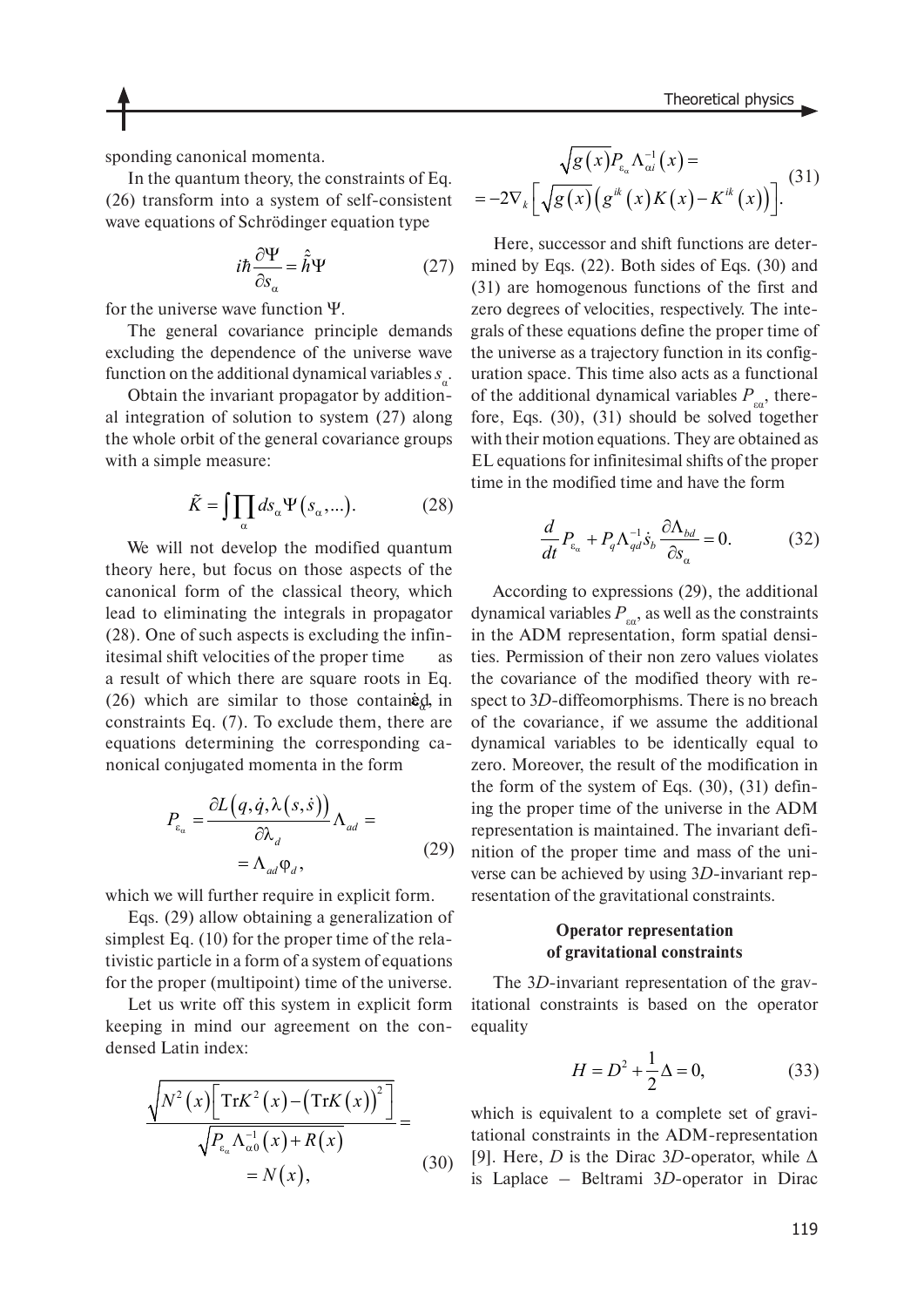St. Petersburg State Polytechnical University Journal. Physics and Mathematics. 14 (2) 2021

bispinor space at the compact space cross-section  $\Sigma$  with the given scalar product

$$
\left(\psi_1,\psi_2\right) = \int \sqrt{g} d^3 x \psi_1^+ \psi_2. \tag{34}
$$

Both operators Δ and *D* are Hermitian with respect to product (34), their coefficients are the essence of the function of canonical variables of the gravitational field  $(g_{ik}, \pi^{ik})$ .

To introduce a new canonical representation, let us consider the fact the proper functions of the Hermitian operator *H* form a complete set in Dirac bispinor space, while the necessary and sufficient conditions of its equality to zero is the equality to zero of all of its proper values defined by a secular equation.

$$
H\psi_{\alpha} = h_{\alpha}\psi_{\alpha}.
$$
 (35)

In its turn, this means that the proper values of *H* form closed algebra with respect to Poisson brackets with the previous canonical variables:

$$
\left\{ h_{\alpha}, h_{\beta} \right\} = \tilde{C}_{\alpha\beta\gamma} h_{\gamma}.
$$
 (36)

Operator Eq. (33) allows us to transform the Hamiltonian of the gravity theory from the initial representation in the form of integral (15) of the ADM local constraints distribution at the space cross-section  $\Sigma$  into a linear combination of mode Hamiltonians:

$$
h_H = \lambda_\alpha h_\alpha(g, \pi). \tag{37}
$$

Here, modes are understood as proper states of the operator *H*.

Secular Eq. (35) can be represented in a matrix form based on spectral decomposition for each Hermitian and elliptical operator in equality (33).

Write the secular equation for the Dirac operator square:

$$
D^2 \Psi_n = d_n^2 \Psi_n. \tag{38}
$$

Assuming the set of proper functions  $\psi_n$  is orthonormal, we will seek a solution to Eq. (35) in a form of decomposition

$$
\Psi_{\alpha} = \sum_{n} c_{\alpha n} \Psi_{n}, \qquad (39)
$$

for the coefficients of which we obtain a system of equations

$$
\sum_{n} \Delta_{mn} c_{\alpha n} = \left(h_{\alpha} - d_{m}^{2}\right) c_{\alpha m} \Delta_{mn} =
$$
  
=  $\left(\psi_{m}, \Delta \psi_{n}\right).$  (40)

Now, let us write the secular equation for the Hermitian matrix  $\Delta_{mn}$  in the form:

$$
\sum_{n} \Delta_{mn} f_n^p = \delta_p f_m^p \tag{41}
$$

and look for a solution to system (40) as a decomposition

$$
c_{\alpha n} = \sum_{p} a_{\alpha p} f_n^p. \tag{42}
$$

Assuming again the set of vector-sequences  $f_n^p$  orthonormal with respect to a common Hermitian scalar product in the space of sequences, for the coefficients of this decomposition and the proper values of operator *H* of interest, we obtain:

$$
\sum_{m} d_{m}^{2} f_{m}^{+p'} f_{m}^{p} a_{\alpha p} = (h_{\alpha} + \delta_{p'}) a_{\alpha p'}.
$$
 (43)

In this form, the system of equations defining mode Hamiltonians of the universe  $h_{\alpha}$ , can be useful, in particular, to formulate finite-dimensional approximations. Thus, for a homogenous universe, obviously, we have the sole mode with Hamiltonian

$$
h = d_1^2 - \delta_1,\tag{44}
$$

which coincides with the Hamiltonian of the homogenous anisotropic universe considered in paper [6].

Mode Hamiltonians of  $h_{\alpha}$  are invariants of 3*D*-transformations of the coordinates in the space cross-section. Consequently, all variables appearing in the constructs of the previous chapter are also invariants. Mode parameters of the proper time and the proper mass spectrum are invariant as well from direct analogy of relativistic mechanics. This allows us to consider the evolution of the universe in the modified quantum the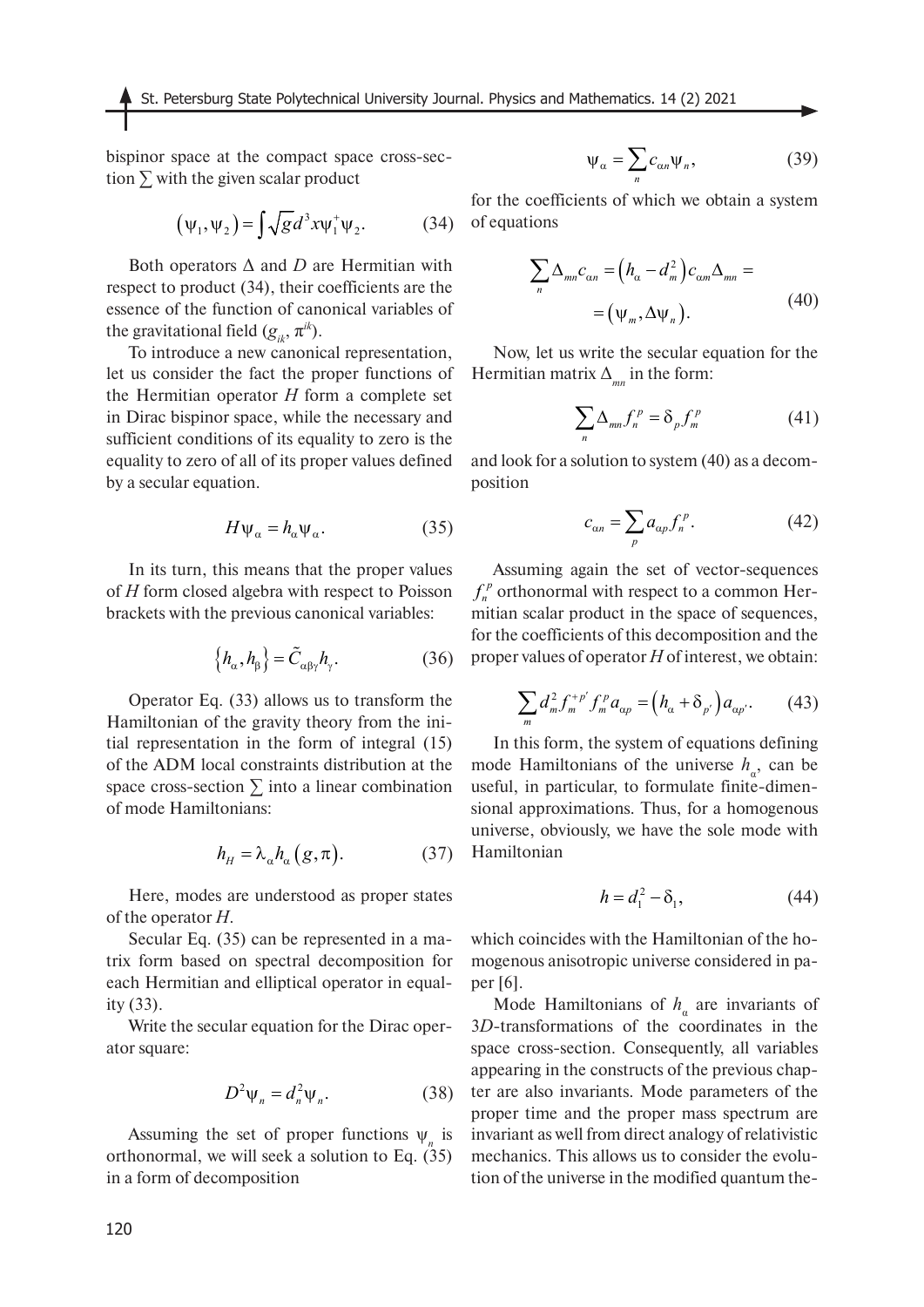ory without violating the general covariance principle even at non-zero values of the proper mass. For the wave function of the universe origin, we postulate the conditional principle of minimum space energy defined by the functional

$$
W = \frac{\langle \Psi_0 | d_1^2 | \Psi_0 \rangle}{\langle \Psi_0 | \Psi_0 \rangle}.
$$
 (45)

Equal-zero Hamiltonian of the universe (37) here serves as an additional condition, while the wave function  $\Psi_{\scriptscriptstyle 0}$  and Lagrange multipliers  $\lambda_{\scriptscriptstyle n}$  are the variational parameters. To calculate this energy defined by the elliptical operator  $d_1^2$ , we take its minimal proper value. Further, we solve the system of wave equations (27) (written now in the operator representation). The propagator (28) obtained in this fashion has additional dependence on the spectrum of invariant mode mass. This, in turn, allows us to define observable mode parameters of the proper time as average values of the corresponding observables:

$$
\left\langle \hat{\varepsilon}_{\alpha} \right\rangle_{\Psi} = \left\langle \frac{\hbar}{i} \frac{\delta}{\delta P_{\alpha}} \right\rangle_{\Psi} . \tag{46}
$$

These parameters of time or the corresponding spatial scale, obviously, can be associated with the hierarchy of the spatial structures emerging in the process of the universe evolution. After calculating mean values (46), in the frame of the original theory, the mode mass should be set equal to zero. However, the general covariance principle now does not exclude the non-zero values of these parameters as well. The presence of absence of the proper mass of the universe is a question of observations and their interpretation we leave open here.

The new canonical representation of the gravity theory allows us to modify original Wheeler – DeWitt form (1) as well. The system of local (for each point of the space) wave equations superimposed on the physical state of the universe should now be replaced by non-local mode conditions. In case of strict adherence to the conventional formulation of the quantum constraints, the operator representation leads to the following system of wave equations for the physical state of the universe Ψ:

$$
\hat{h}_{\alpha}\Psi = 0. \tag{47}
$$

Nonetheless, direct form of operator representation (33) as a self-consistent definition of the modes themselves with the wave equation for the universe wave function in the frame of the functional differential equation seems more natural:

$$
\hat{H}\Psi_{\alpha}\Psi_{\alpha} = 0. \tag{48}
$$

In this formulation of the quantum cosmology, the solutions should be grouped in sequences with increasing mode index  $\alpha$ , which by that takes the meaning of a quantum parameter of the proper time in this sequence of the physical states of the universe  $\Psi_{\alpha}$ .

#### **Conclusion**

The absence of the traditional view of time in the quantum cosmology is one of the consequences of the general covariance principle, which excludes any external numbering of the universe structure. This means that the universe evolution should be defined in the intrinsic terms. In fact, the structure of the covariance group itself, after additional constructs, defines the intrinsic dynamics of the universe. The constructs proposed in this paper are based on the structure of the general covariance group in the canonical ADM-representation obtained by means of (3+1)-split of the time-space geometry. The proper time and the spatial shifts as the natural parameters of the symmetry transformations are introduced in the initial action as independent dynamical variables. In this case, the dynamics of the closed universe is reduced to the motion of the general covariance group in the orbit. In quantum theory, such a motion is described by a system of wave equations of Schrödinger type. However, the general covariance principle demands independence of the wave function on the parameters of this motion: symmetry transformation. The independence is achieved by means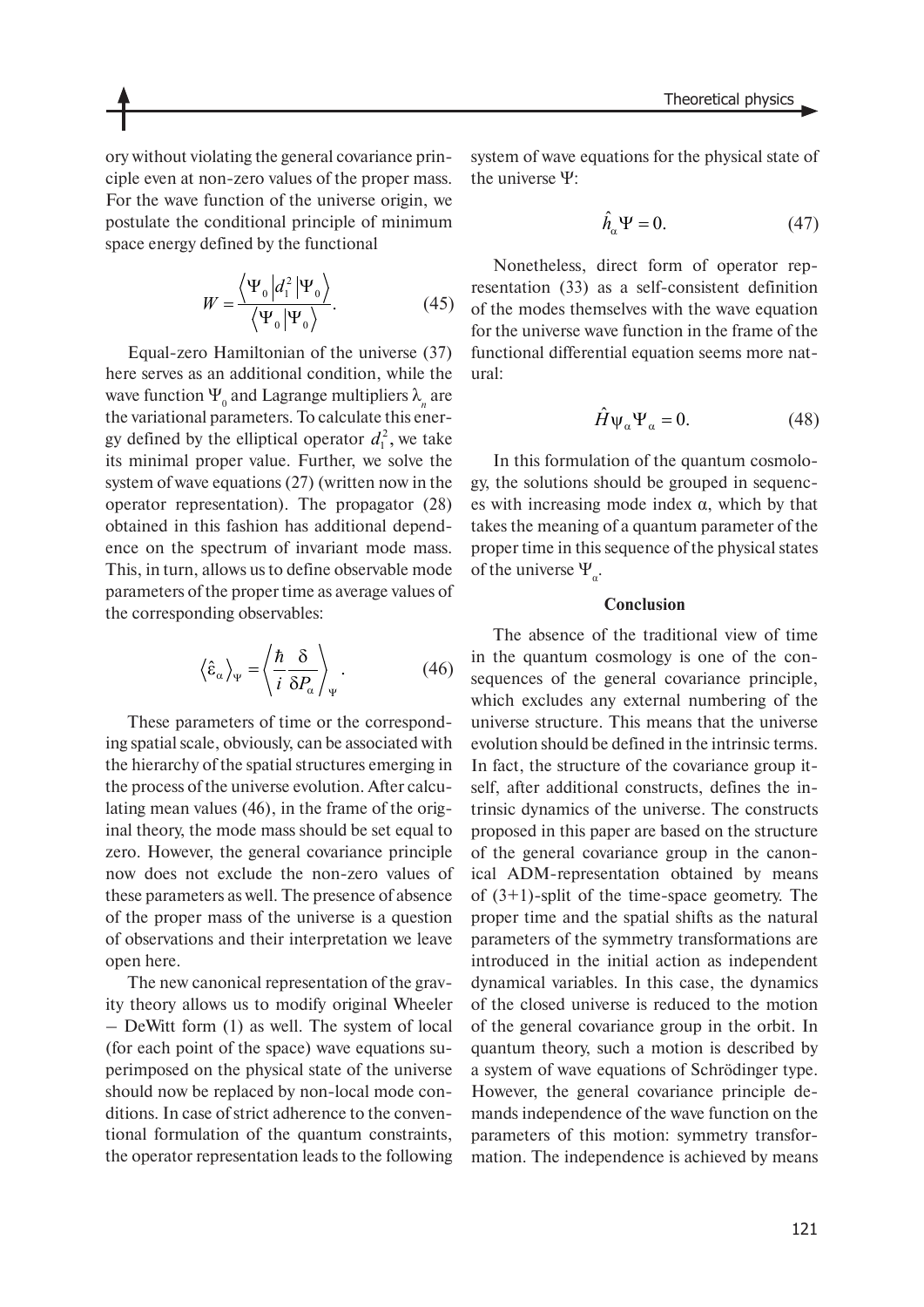of averaging the wave function on the symmetry group orbit. The task of the second stage of modification consists in eliminating additional averaging on the orbit using a correlation of the intrinsic dynamics with the classical motion integrals. In the original theory, these integrals play a role of constraints, i.e. become zero due to the general covariance principle. In the modified theory, these values can differ from zero and become additional dynamical variables. Their motion is described by EL equations for the parameters of the general covariance transformations. Introducing additional dynamical variables associated with the motion integrals in quantum theory is a variant of the quasiclassical approximation. In this case, the approximation requires no substantiation by corresponding estimates. There is only one requirement left, which is the compliance with the observations. "Exact" quantum theory in the absence of the time parameter has no connection to the observations.

The additional dynamical parameters  $P_{\varepsilon}$  act as observable ones in the modified theory. In the ADM-representation, they form space distribution of the universe proper mass, as well as the space-time shifts canonically subjugated to them. For the latter, average (along the whole history of the universe) values can be determined in the original theory as well, where the universe proper mass should be taken as equal to zero. Non-zero proper mass of the universe (mass spectrum) is admissible in the operator canonical representation of the gravity theory for a closed universe. In this representation, the mass spectrum is associated with the hierarchy of the spatial structures emerging in the process of the universe evolution. The sequence of formation of the spatial structures of various scale itself may serve as a material basis for the definition of the proper time of the universe.

#### **REFERENCES**

1. **Fradkin E.S., Vilkovisky G.A.,** Quantization of relativistic systems with constraints, Phys. Lett. B. 55 (2) (1975) 224–226.

2. **Batalin I.A., Vilkovisky G.A.,** Relativistic *S*matrix of dynamical systems with boson and fermion constraints, Phys. Lett. B. 69 (3) (1977) 309–312.

3. **Govaerts J.,** A note on the Fradkin – Vilkovisky theorem, International Journal of Modern Physics. A. 4 (17) (1989) 4487–4504.

4. **Fock V.A.,** The eigen-time in classical and quantum mechanics, Phys. Zs. Sowjet. 12 (4) (1937) 404–425 (in German).

5. **Schwinger J.,** On gauge invariance and vacuum polarization, Phys. Rev. 82 (5) (1951) 664–679.

6. **Gorobey N., Lukyanenko A., Drozdov P.,** Energy conservation law in the closed universe and a concept of the proper time, Universe. 6 (10) (2020) universe6100174.

7. **Gorobey N.N., Lukyanenko A.S., Goltsev A.V.,**

The proper mass of the universe, St. Petersburg Polytechnical State University Journal. Physics and Mathematics. 14 (1) (2021) 147–154.

8. **Arnowitt R., Deser S., Misner C.W.,** Dynamical structure and definition of energy in general relativity, Phys. Rev. 116 (5) (1959) 1322–1330.

9. **Misner C.W., Thorne K.S., Wheeler J.A.,**  Gravitation, Princeton University Press, New Jersey, USA, 2017.

10. **Gorobey N.N., Lukyanenko A.S.,** Operator representation of gravitational constraints for the case of the closed universe, Theoretical and Mathematical Physics. 105 (3) (1995) 1603–1606.

11. **Faddeev L.D., Slavnov A.A.,** Gauge fields: An introduction to quantum theory, 2<sup>nd</sup> edition, Westview Press, 1993.

12. **Faddeev L.D., Popov V.N.,** Covariant quantization of the gravitational field, Sov. Phys. Usp. 16 (6) (1974) 777–788.

*Received 09.04.2021, accepted 11.05.2021.*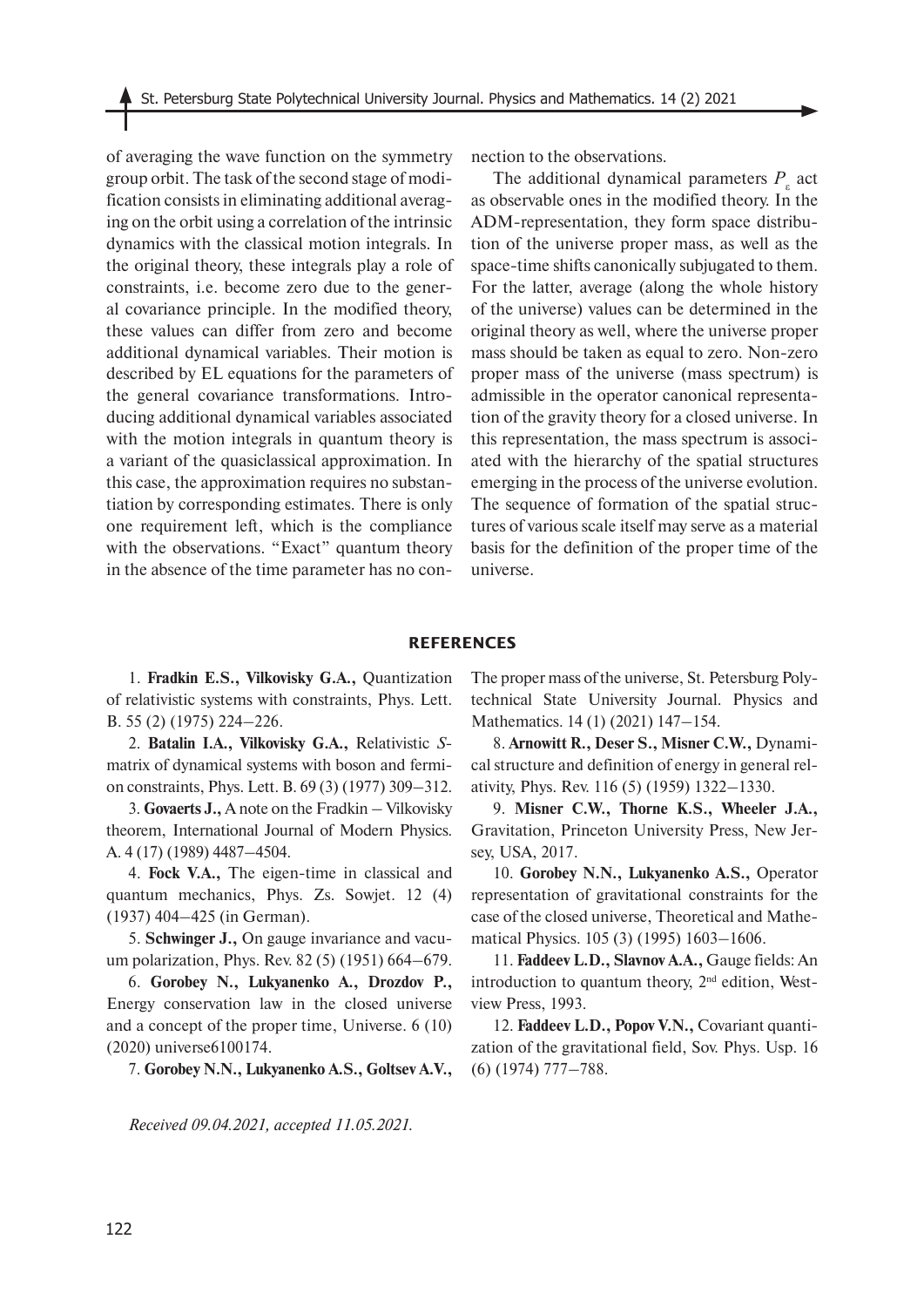## **THE AUTHORS**

# **GOROBEY Natalia N.**

*Peter the Great St. Petersburg Polytechnic University* 29 Politechnicheskaya St., St. Petersburg, 195251, Russian Federation n.gorobey@mail.ru

# **LUKYANENKO Alexander S.**

*Peter the Great St. Petersburg Polytechnic University* 29 Politechnicheskaya St., St. Petersburg, 195251, Russian Federation alex.lukyan@rambler.ru

### **GOLTSEV Alexander V.**

*Ioffe Institute of RAS* 26, Politekhnicheskaya, St. Petersburg, 195251, Russian Federation gorobej\_nn@spbstu.ru

#### **СПИСОК ЛИТЕРАТУРЫ**

1. **Fradkin E.S., Vilkovisky G.A.** Quantization of relativistic systems with constraints // Physics Letters. B. 1975. Vol. 55. No. 2. Pp. 224–226.

2. **Batalin I.A., Vilkovisky G.A.** Relativistic *S*-matrix of dynamical systems with boson and fermion constraints // Physics Letters. B. 1977. Vol. 69. No. 3. Pp. 309–312.

3. **Govaerts J.** A note on the Fradkin – Vilkovisky theorem // International Journal of Modern Physics. A. 1989. Vol. 4. No. 17. Pp. 4487–4504.

4. **Фок В.А.** Собственное время в классической и квантовой механике // Известия АН СССР. Серия физическая. 1937. № 4–5. С. 551–568.

5. **Schwinger J.** On gauge invariance and vacuum polarization // Phys. Rev. 1951. Vol. 82. No. 5. Pp. 664– 679.

6. **Gorobey N., Lukyanenko A., Drozdov P.** Energy conservation law in the closed universe and a concept of the proper time // Universe. 2020. Vol. 6. No. 10. P. universe6100174.

7. **Gorobey N.N., Lukyanenko A.S., Goltsev A.V.**

The proper mass of the universe // St. Petersburg Polytechnical State University Journal. Physics and Mathematics. 2021. Vol. 14. No. 1. Pp. 147–154.

8. **Arnowitt R., Deser S., Misner C.W.** Dynamical structure and definition of energy in general relativity // Phys. Rev. 1959. Vol. 116. No. 5. Pp. 1322–1330.

9. **Misner C.W., Thorne K.S., Wheeler J.A.**  Gravitation. New Jersey, USA: Princeton University Press, 2017. 1279 p.

10. **Горобей Н.Н., Лукьяненко А.С.** Операторное представление гравитационных связей в случае замкнутой Вселенной // Теоретическая и математическая физика. 1995. Т. 105. № 3. С. 503–507.

11. **Славнов А.А., Фаддеев Л.Д.** Введение в квантовую теорию калибровочных полей. 2-е изд. М.: Наука, 1988. 272 с.

12. **Фаддеев Л.Д., Попов В.Н.** Ковариантное квантование гравитационного поля // Успехи физических наук. 1973. Т. 111. Вып. 3. С. 427–450.

*Статья поступила в редакцию 09.04.2021, принята к публикации 11.05.2021.*